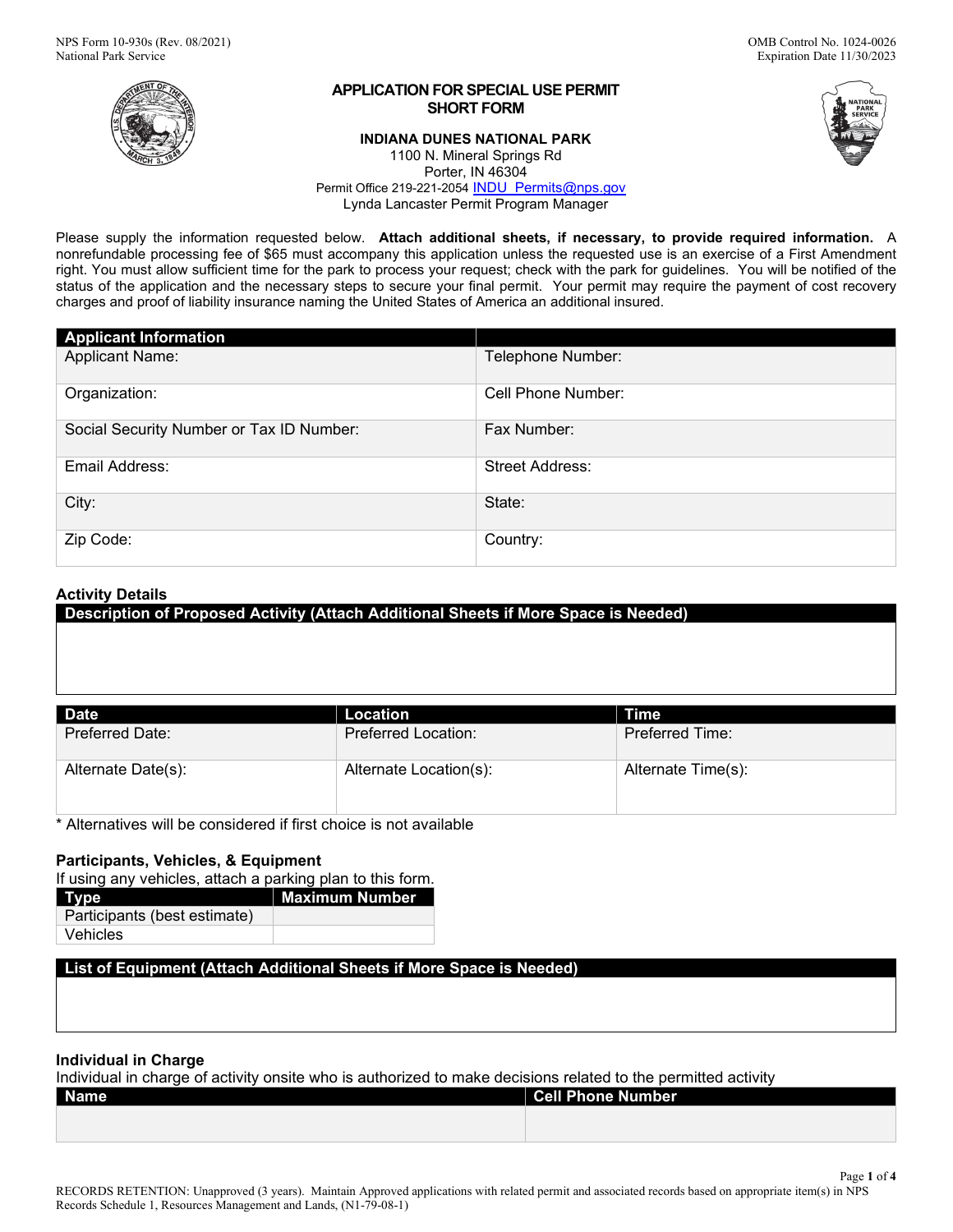| <b>Activity Questions</b>                      |                      |
|------------------------------------------------|----------------------|
| Is this an exercise of First Amendment Rights? | $\Box$ Yes $\Box$ No |
| Have you visited the requested area?           | $\Box$ Yes $\Box$ No |

*The applicant by his or her signature certifies that all the information given is complete and correct, and that no false or misleading information or false statements have been given.*

| <b>Name</b>  |  |
|--------------|--|
| <b>Title</b> |  |
| Permittee    |  |
| Signature    |  |
| <b>Date</b>  |  |

# **NOTICES**

This is an application *only* and does not serve as permission to conduct any special activity in the park. The information provided will be used to determine whether a permit will be issued. Send the completed application along with the application fee in the form of a cashier's check, money order or personal check made payable to the **National Park Service** to Permit Office at the park address found on the first page of this application.

If your request is approved, a permit containing applicable terms and conditions will be sent you. The permit must be signed by the responsible person and returned to the park for final approval by the Park Superintendent before the permitted activity may begin.

## **Customers Making Payment by Personal Check**

When you provide a check as payment, you authorize us either to use information from your check to make a one-time electronic fund transfer from your account or to process the payment as a check transaction. When we use information from your check to make an electronic fund transfer, funds may be withdrawn from your account as soon as the same day we receive your payment, and you will not receive your check back from your financial institution.

## **Privacy Act Statement**

**Authority:** The authority to collect information on the attached form is derived from 54 U.S.C. 100101.

**Purpose:** The purposes of the system are (1) to provide a park superintendent with information to approve or deny requests for activities that provide a benefit to an individual, group or organization, rather than the public at large; and (2) to assist park staff to manage the activity to ensure that the permitted activity does not interfere with the enjoyment of the park by visitors and that the natural and cultural resources of the park are protected.

**Routine Uses:** In addition to those disclosures generally permitted under 5 U.S.C.552a(b) of the Privacy Act, records or information contained in this system may be disclosed outside the National Park Service as a routine use pursuant to 5 U.S.C. 552a(b)(3) to other Federal, State, territorial, local, tribal, or foreign agencies and other authorized organizations and individuals based on an authorized routine use when the disclosure is compatible with the purpose for which the records were compiled as described under the system of records notice for this system.

**Disclosure:** Voluntary, however, failure to provide the requested information may impede individual from obtaining a permit from the National Park Service.

**Information Regarding Disclosure of Your Social Security Number Under Public Law 93-579 Section 7(b):** Your Social Security Number (SSN) is needed to identify records unique to you. Applicants are required to provide their social security or taxpayer identification number for activities subject to collection of fees and charges by the National Park Service. Failure to disclose your SSN may prevent or delay the processing of your application. The authority for soliciting your SSN is 54 U.S.C.103104. The information gathered through the use of the SSN will be used only as necessary for processing this application and collecting and reporting any delinquent financial obligations. Use of the social security number will be carried out in accordance with established regulations and published notices of system of records.

## **Paperwork Reduction Act Statement**

We are collecting this information subject to the Paperwork Reduction Act (44 U.S.C. 3501) to provide the park managers the information needed to decide whether or not to allow the requested use. All applicable parts of the form must be completed in order for your request to be considered. You are not required to respond to this or any other Federal agency-sponsored information collection